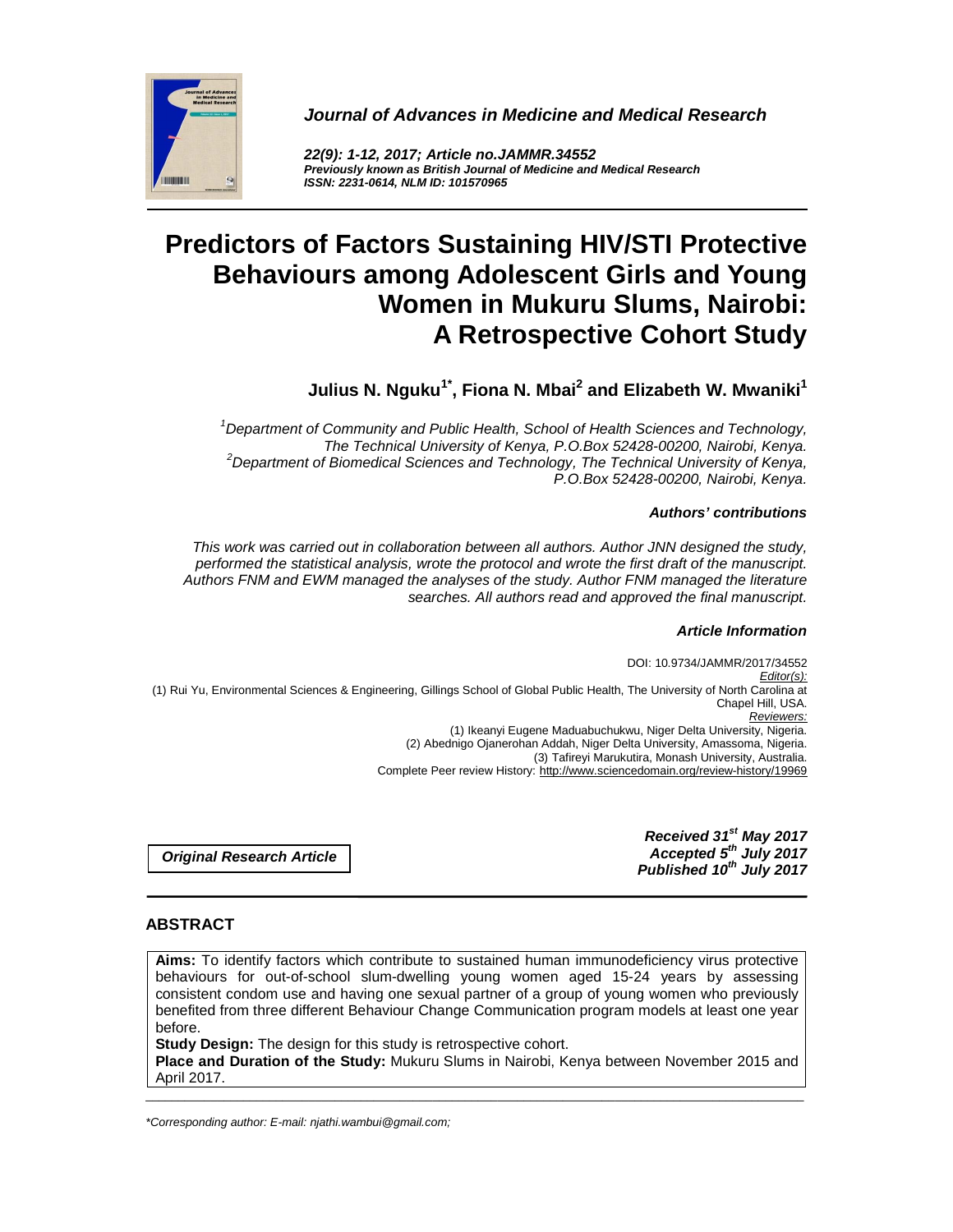Nguku et al.; JAMMR, 22(9): 1-12, 2017; Article no.JAMMR.34552

**Methodology:** Using probability proportionate to size sampling, 446 adolescent girls and young women (227 previously exposed, 219 unexposed to three different programs) were identified from four villages in the Mukuru Slums and enrolled in the study. Odds ratios with p-values and Pearson's correlation coefficients were used to determine relationships of select independent variables and dependent variables. One-way ANOVA test was performed to show the differences in the impact of the different programmes.

**Results:** Bivariate and multivariate analyses; and one-way ANOVA test showed statistically significant (P<.05) differences between program models in sustaining protective behaviours. Other predictors of sustained consistent condom use were: a minimum of secondary school level of education ( $P=0.004$ ) and an income of at least KES 1,000 per month ( $P=0.002$ ); and for one sexual partner: a minimum of secondary school level education (P=.0003) and living with parents  $(P=.019)$ .

**Conclusion:** The findings show that a Behaviour Change Communication program model integrating Evidence-based Behavioural Interventions, gender and economic empowerment was more efficacious for sustaining protective behaviours than program models that do not. Developers of programmes for slum-dwelling adolescent girls and young women should consider employing strategies to encourage adolescent girls to live with their parents; married women with more than one sexual partners to use condoms during sex; opportunities availed for those eligible and willing to return to school.

Keywords: HIV; adolescents; sexually transmitted infections; young women; integrated program; behaviour change.

#### **1. INTRODUCTION**

# **1.1 Human Immunodeficiency Virus (HIV) and Acquired Immune Deficiency Syndrome (AIDS) Burden among the Adolescent Girls and Young Women (AGYW) in Eastern and Southern Africa**

The burden of HIV and AIDS in Eastern and Southern Africa continues to be the highest among all the regions in the world. The Global AIDS Update Report for 2016 [1] indicates that out of the total 2.1 million new global infections in 2015, 960,000 (45.7%) were in Sub-Saharan Africa. Acquisition and transmission of HIV is attributable to a range of socioeconomic, biological, demographic and behavioural factors. In Sub-Saharan Africa, evidence suggests increased HIV vulnerability in the second decade of life for both male and female adolescents [2]. Out of the estimated 6,000 new infections that occur globally each day, two out of three are in sub-Saharan Africa with adolescent girls and young women aged 15-24 years continuing to bear a disproportionate burden [3]. Slum-dwelling AGYW are at an even more heightened risk given the observations that slum populations exhibit notable inequalities in health relative to non-slum urban residents and even rural populations [4]; and that HIV incidence is significantly higher in the informal settlements in

Nairobi, Kenya compared to more affluent urban settings [5]. In Kenya, young people aged 15-24 years significantly contribute to the high national HIV burden. In 2015, there were 35,776 new HIV infections among 15-24-year-olds in Kenya. This was 51% of all new infections among adults recorded in the year, a rapid rise from 29% in 2013 [6].

The greater susceptibility of AGYW to HIV infection compared to males of similar age has been the subject of several studies over the last six years [7-11]. Compared to males of the same age-group, females aged 15-19 years are also less likely to access services offered by health programmes and have less knowledge on HIV and AIDS in Kenya [12]. This disparity has been attributed to societal norms that promote unequal gender roles and responsibilities [13]. Despite the recent progress in the overall global HIV/AIDS response, AIDS is still the leading cause of mortality among AGYW aged 15-24 in Eastern and Southern Africa with as many as 7,000 new infections a week, 468 of them being in Kenya [7].

The enormous and immediate task of HIV prevention for adolescent girls and young women is plagued by a dearth of evidence-based interventions to reduce risk of infection [11]. The Kenya AIDS Indicator Survey (KAIS) of 2012 shows that out of the 8,816 new infections among adolescents aged 15-19 years in 2012,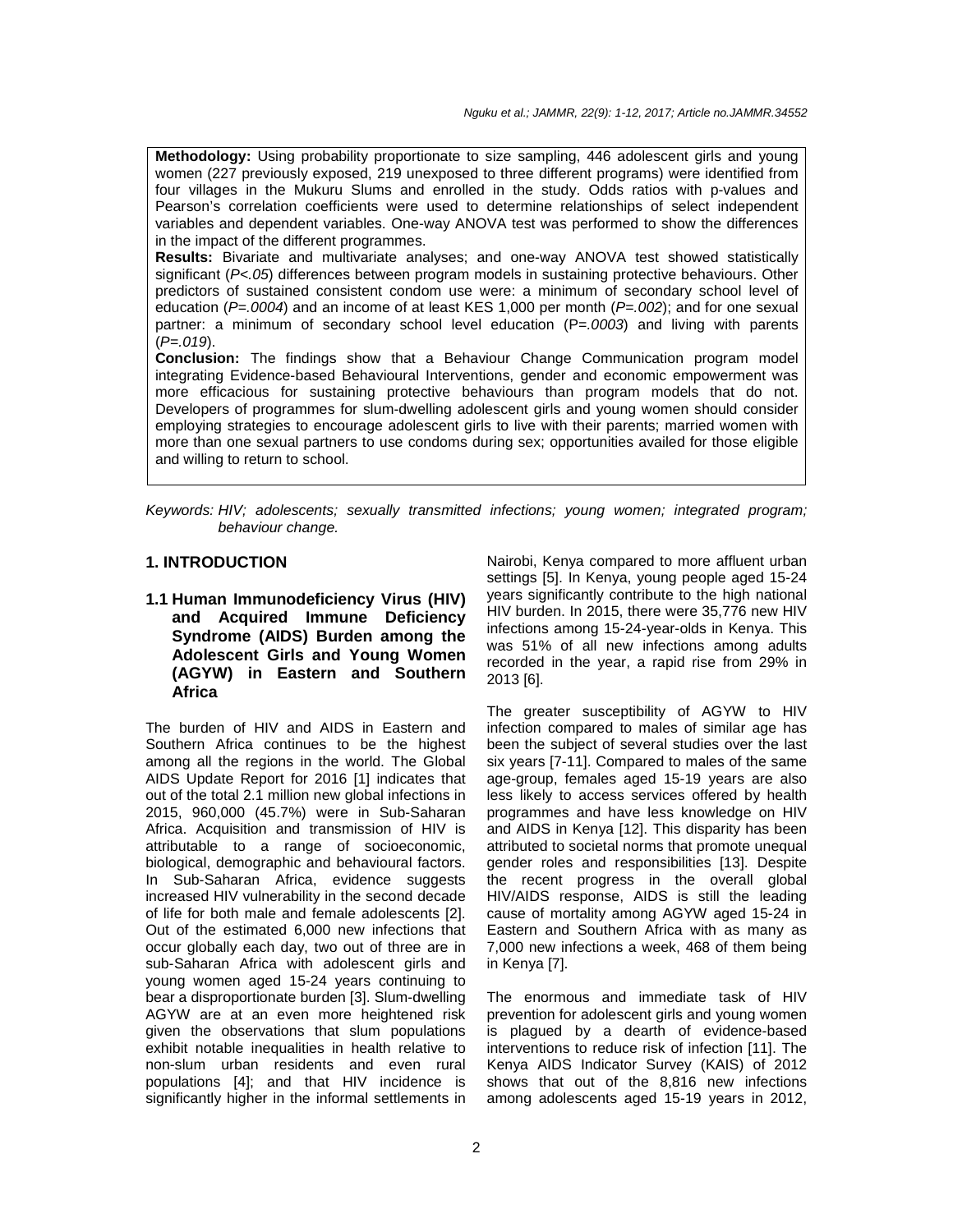adolescent girls contributed 6,171 (70%) [8]. In the same year, out of the total 20,536 new infections among the youth aged 20-24 years, young women contributed 12,732 (62%) [8]. Reducing vulnerability of the adolescent group will be key to stemming the spread of the HIV epidemic which is mostly spread through unprotected heterosexual sex [3,10,11].

# **1.2 Sustainability of Protective Behaviours by Beneficiaries of HIV/STI Behaviour Change Communication (BCC) Programmes**

The need for more research into sustainability of health promotion programmes at the operational level has been previously highlighted [13,14]. In this study, we sought to establish the extent to which protective behaviours were sustained by AGYW who had benefited from three of HOPE Worldwide Kenya's (HWWK) HIV/STI BCC programmes implemented between October 2011 and September 2014 in Mukuru Slums, Nairobi. These programmes included: the "Global Fund Round 7" Program that reached 93 AGYW in Mukuru using a peer-education only approach; the 'Nuru' program that reached 201 AGYW using combination of peer education and an evidence-based behavioural intervention (EBI) termed 'Shuga'—a video show with a facilitators' guide that contains message which advocate for responsible sexual behaviour; and the "Bold Idea for Girls" (BIG) program that reached 175 AGYW which integrated the peerled approach, the EBI "Shuga", a gender program targeting women, economic empowerment through vocational and entrepreneurial skills training.

The variety of disparate intervention programs provide an unprecedented opportunity to develop "prevention packages" that combine various evidence-based strategies tailored to the needs of diverse subgroups and targeted to achieve reduction in population-level HIV transmission [15]. The "Combination Prevention" is described as "combination of mutually reinforcing behavioural, biomedical, and structural interventions". This study was designed to establish the efficacy of different combinations of interventions in bringing about lasting behaviour change by measuring two behavioural indicators among the previous beneficiaries: consistent use of condoms during sex and reporting only one sexual partner. The necessity of the study was underscored by a dearth of evidence on which BCC program

models are more efficacious in facilitating the maintenance of required behaviours by the beneficiaries [11,16]. The aim of the study is to identify the factors associated with inculcating sustainable protective behaviours among the AGYW in this age-set; including identifying components of the more efficacious program model.

# **2. MATERIALS AND METHODS**

#### **2.1 Enrolment**

To determine the sample size of participants required for the study, the formula below was used.

$$
n = \frac{z^2 p.q}{e^2} \frac{(1.96)^2(.5(.5))}{(.07)^2} = 197 \text{ girls}
$$

Source: Kasiulevičius V et al. [17]

To the calculated sample size of 197 girls, an extra 20 (10%) were added to allow for stratification, missing or incomplete questionnaires. The final sample size is 227.

The sampling frame were lists of AGYW who had previously benefited from any of the three programs at least one year before the study. The lists were obtained from HWWK program data records. The inclusion criteria were: a female aged 15-24 years old who have given informed consent to participate in the study, residing in one of the four villages in the Mukuru Slums, out-of-school and formerly benefited from one of the three HWWK HIV/STI BCC programs at least one year before the study. The exclusion criteria was that any other person would be excluded.

The participants who had previously benefited from the three HWWK HIV/STI BCC programmes in Mukuru Slums were identified through probability proportionate to size and simple random sampling method from the four different slum villages to ensure that every eligible AGYW had an equal and known chance of being enrolled. An almost equal number of AGYW (219) matched by village and age with the formerly exposed young women but who had not benefited from any previous HIV/STI BCC program were identified from the Mukuru Slums and are referred to as the "Unexposed group".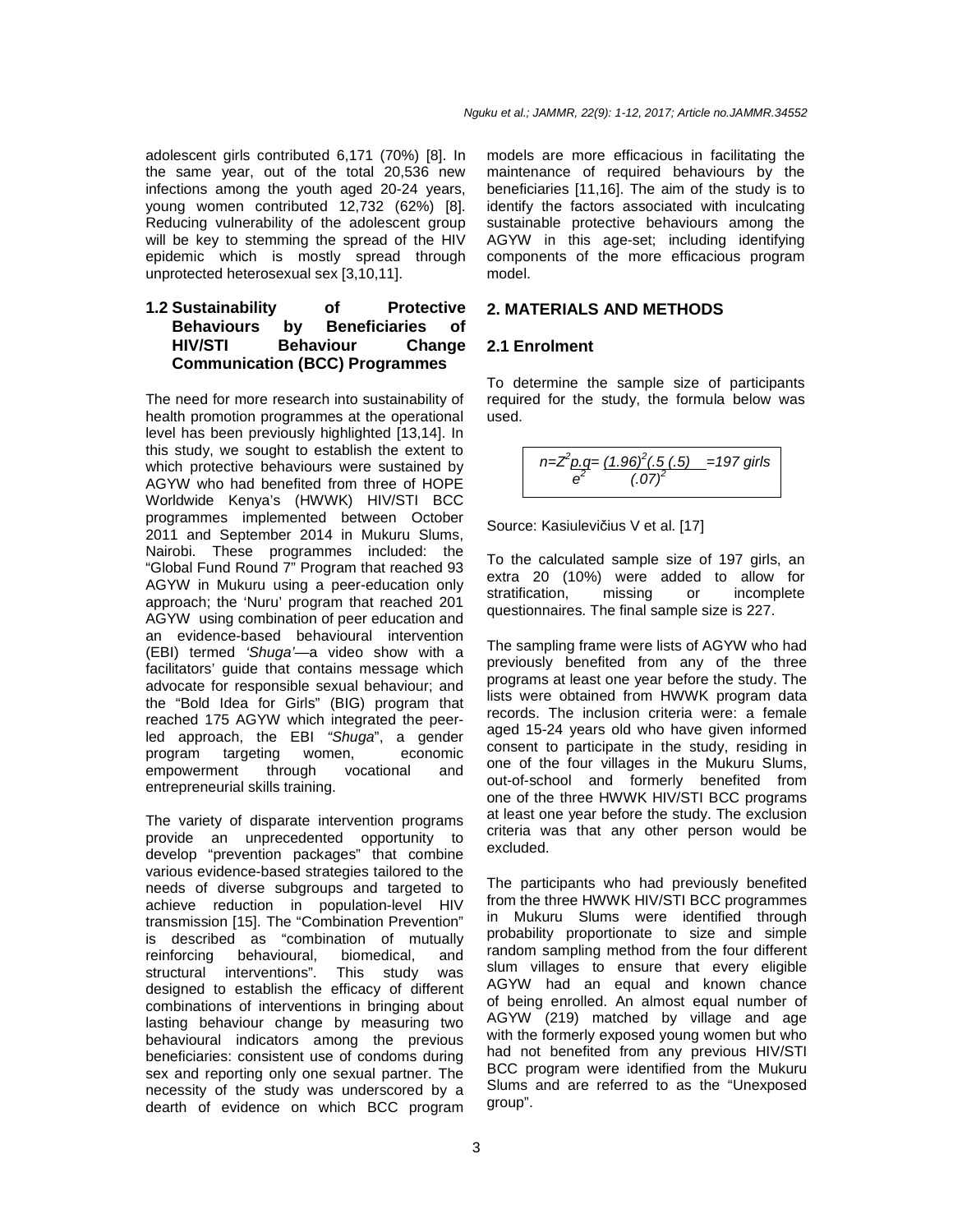#### Nguku et al.; JAMMR, 22(9): 1-12, 2017; Article no.JAMMR.34552

#### **2.2 Study Design**

The study design was retrospective cohort in which the researcher assessed HIV/STI protective behaviours sustained by AGYW at least one year from the closure of the BCC programmes to which they had previously been exposed. In the absence of any published study which informs the duration required for behaviour to be considered sustained after a HIV/STI BCC program, the duration selected in this study was based on evidence in the smoking cessation study published by Baldwin et al. [18] which showed twelve months as the optimal period considered for smoking cessation to be determined as sustained.

# **2.3 Study Area**

The study was conducted in Mukuru Slums in Nairobi's Eastlands area which includes four identifiable clusters of villages and communities. The villages in the Mukuru Slums include: Mukuru kwa Reuben, Mukuru kwa Njenga, Lunga-lunga and Kayaba. Mapping conducted in Mukuru slums in 2008 revealed an estimated population of 504,000 people distributed within the four village clusters mentioned earlier [19].

### **2.4 Data Collection**

A standard Knowledge, Attitude, Perceptions and Behaviour questionnaire was designed and applied to all the 446 participants who included 227 who had been previously exposed to an HIV/STI BCC programme and 219 in the Unexposed group who had never benefited from an HIV/STI BCC programme. Pretesting of the research questionnaire had been carried out in a slum setting similar to Mukuru known as Korogocho targeting 103 AGYW. Changes deemed necessary were made to the questionnaire before being applied to the study population.

#### **2.5 Analysis of Data**

Quantitative data was recorded in an excel software platform and exported to analytic SPSS version 16 software [20]. The results were presented as proportions and odds ratios with 95% Confidence Intervals (CI) calculated to determine the differences, if any, in sustenance of HIV/STI protective behaviours with the independent variables being: exposure status, age, marital status, level of education, income

status and who the participant lived with. Pearson's correlation coefficients were calculated to determine associations between pairs of select independent variables (program of exposure, age, marital status, level of education, income status) and dependent variables: knowledge, testing and counseling for HIV in the last 6 months, negotiating power with sexual partners in condom-use; and consistent condom use by sexual partners. One-way ANOVA test was done to establish the differences in the impact of the different programmes. Statistical significance was set at P<.05.

#### **2.6 Ethical Approval**

Ethical approval was obtained from the Great Lakes University of Kisumu Ethical Research Committee (GREC): Certificate of Approval of Research Protocol -GREC/222/32/2015.

#### **2.7 Ethical Considerations**

All of the women participating in the study were recruited into the program if they assented to the written informed consent. Girls aged below 18 years provided assent and their parents' or guardians' consent was obtained before inclusion in the study. All data collected, including password-secured soft copy data were kept confidential. Personal identifiers were removed from the analytic database.

#### **3. RESULTS**

### **3.1 Demographic Characteristics of the Participants**

Out of the total 493 young women who met the inclusion criteria and were contacted, 446 participants were enrolled, a response rate of 90.5%. The 446 participants responded to the questionnaire administered. 23 questionnaires were incomplete or had errors and were therefore excluded from the analysis. Hence, this study consisted of 423 complete questionnaires for analyses. The 423 participants included 227 AGYW aged 15-24 years old who had previously benefited from the three HWWK HIV/STI BCC programmes in Mukuru Slums and 219 others who had not benefited from any previous HIV/STI BCC programmes as the Unexposed group. The Cronbach's alpha coefficient for the 23 items in the questionnaire is .70, suggesting that the items in the questionnaire have good internal consistency.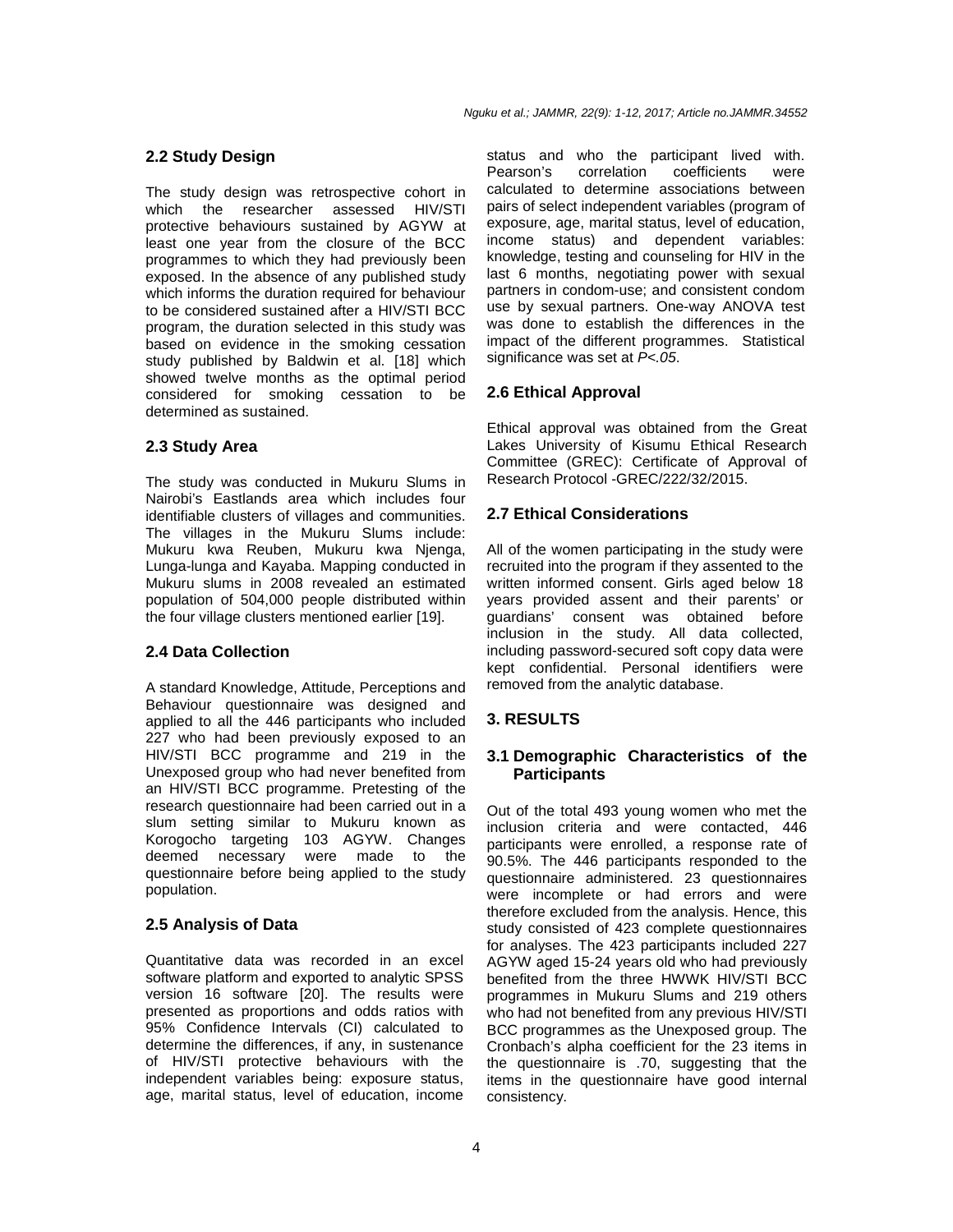The majority of the 423 participants were aged 15-19 years (52%), were single (67%), lived with their parents or guardians (34%), had a minimum of secondary level of education (63%); and had no regular income (55%). See Table 1 for the demographic characteristics of participants.

#### **3.2 Consistent Condom Use**

The proportion of sexually active participants consistently using condoms during sex relative to exposure status in descending order were: BIG, Nuru, GFR7 and Unexposed with 87.9%, 72.1%, 40.1% and 18.8%, respectively, as shown in Fig. 1. The differences in condom use between all the three programmes of exposure and the previously unexposed group were statistically significant—being for BIG, P<.0001; Nuru,  $P<.0001$ ; and GFR7,  $P = .01$ .

For the participants who had been previously exposed to an HIV/STI BCC program and were sexually active, the differences in condom use in those aged 15-19 years and 20-24 years was not statistically significant (P=.23). Similarly, condom use between single and married participants also showed no statistically significant difference (P  $= .17$ .

Participants with a minimum of secondary school level of education were more than six times as likely to use condoms as those with lower level or no education (O.R 6.33; 95% C.I 2.29-17.50; P<.001). Having an income of at least KES 1,000 per month was also significantly  $(P=.002)$ associated with condom use. Cross-tabulation of levels of income with condom use revealed that the proportion of young women who were

consistently using condoms during sex increased with the level of income as shown in Fig. 2. There were no significant differences in condom use with respect to whom the participant lived with.

#### **3.3 Participants' Number of Sexual Partners**

The proportion of sexually active participants who had one sexual partner by their exposure status in descending order were: BIG, Nuru, Unexposed and GFR7 with the proportions being 75.8%, 72.7%, 57.7% and 50.0%, respectively, as shown in Fig. 1. The differences between the BIG and Nuru programmes with the Unexposed group were both statistically significant, P<.0001 and  $P = 0.04$ , respectively. However, the difference between GFR7 and the Unexposed group was not statistically significant  $(P = .43)$ .

For the participants who had been previously exposed to an HIV/STI BCC program and were sexually active, the differences in one sexual partner in those aged 15-19 years and 20-24 years was not statistically significant  $(P=.06)$ . Similarly, the difference between single and married participants in one sexual partner also showed no statistically significant difference (P=.96). Interestingly, 34.7% of the married participants who had been previously exposed to an HIV/STI BCC program had more than one sexual partners. The participants with a minimum of secondary school level of education were almost four times as likely to have only one sexual partner as those with lower level of education (O.R 3.94; 95% C.I 1.89-8.20;  $P < .001$ ).

|               | <b>Exposure status</b>  | BIG (n, %) | GFR7    | <b>Nuru</b> | <b>Unexposed</b> | Total (n, %) |
|---------------|-------------------------|------------|---------|-------------|------------------|--------------|
|               |                         | 76 (18%)   | (n, %)  | (n, %)      | (n, %)           | 423 (100%)   |
|               |                         |            | 40 (9%) | 91(22%)     | 216 (51%)        |              |
| Age           | $15-19$ years           | 37(17%)    | 13(6%)  | 52(23%)     | 119(54%)         | 221(52%)     |
|               | 20-24 years             | 39(19%)    | 27(15%) | 39(28%)     | 97(38%)          | 202(48%)     |
| Marital       | Single                  | 62(22%)    | 26(9%)  | 83(18%)     | 144(51%)         | 285(67%)     |
| <b>Status</b> | Married                 | 14(10%     | 14(10%) | 38(28%)     | 72(52%)          | 138(33%)     |
| Who the       | Alone                   | 9(14%)     | 11(17%) | 29(45%)     | 15(24%)          | 64(15%)      |
| participant   | Parent/Guardian         | 25(18%)    | 9(7%)   | 24(19%)     | 85(56%)          | 143(34%)     |
| lived with    | Husband                 | 14(10%)    | 14(11%) | 38(27%)     | 71(52%)          | 138(33%)     |
|               | Friend/sibling/relative | 28(35%)    | 6(8%)   | 1(4%)       | 44(56%)          | 79(19%)      |
| Level of      | No formal/ Primary      | 29(21%)    | 12(9%)  | 22(16%)     | 75(54%)          | 138(37%)     |
| Education     | Secondary/Tertiary      | 47(16%)    | 28(10%) | 69(24%)     | 141(49%)         | 285(63%)     |
| Income        | No Income               | $0(0\%)$   | 17(7%)  | 56(24%)     | 156(67%)         | 232(55%)     |
| <b>Status</b> | Has regular income      | 76(40%)    | 23(12%) | 34(18%)     | 55(29%)          | 191(45%)     |

**Table 1. Exposure Status and Demographic Characteristics of Study Participants**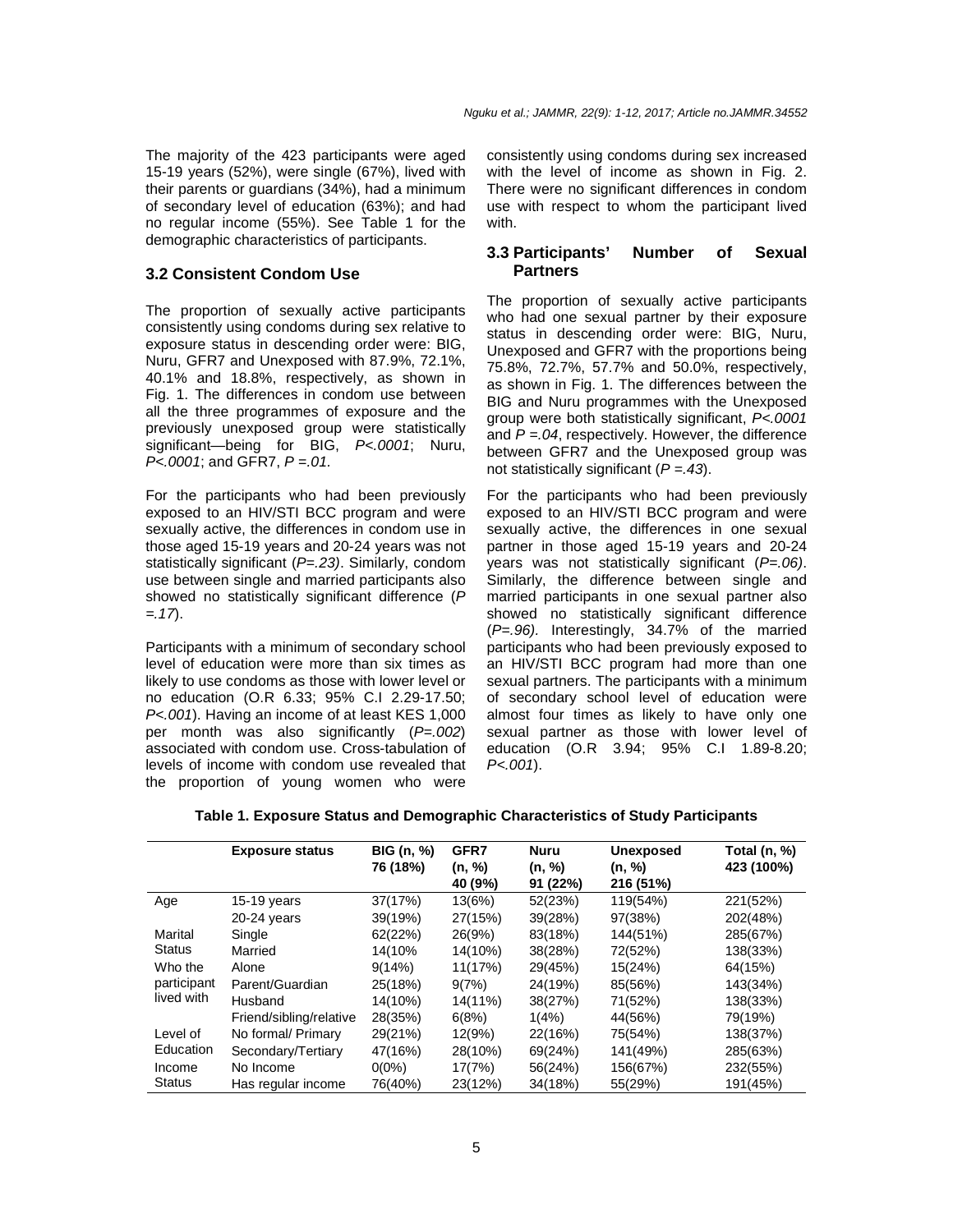Nguku et al.; JAMMR, 22(9): 1-12, 2017; Article no.JAMMR.34552



90.0% 82.9% 81.8% 80.0% 71.9% 70.0% 57.1% Condom use Condom use60.0% 50.0% 36.6% 40.0% 30.0% 20.0% 10.0% 0.0% No income less than 1,000 KES 1,000-5,000 KES 5,000-10,000 KES More than 10,000 KES

**Fig. 1. Impact of exposure status on consistent condom use and number of sexual partners** 

**Fig. 2. Effect of increased monthly earning on condom use** 

There was no statistically significant difference in the number of sexual partners between the participants with an income and those without  $(P=.50)$ . Those who lived with their parents were more than three times likely to report only one sexual partner compared to those who lived alone (OR 3.73; 95% C.I 1.23-7.26;  $P = 02$ ).

# **3.4 Effect of Previous HIV/STI Prevention BCC Program Exposure Status and Age on Condom Use**

For both the adolescent girls and the young women, the order by proportion of participants consistently using condoms during sex by their program of exposure was the same—BIG then Nuru, then GFR7 and last the Unexposed group. There were statistically significant  $(P < .05)$ differences in condom use between AGYW previously exposed to BIG and Nuru programmes with the unexposed AGYW for both the adolescent girls and the young women. No statistically significant differences in condom use by age was exhibited between AGYW previously served by GFR7 and unexposed participants ( $P = 28$  for the younger and  $P = 94$  for the older). Fig. 3 shows consistent condom use by the participants by exposure status and age.

# **3.5 Effect of Previous HIV/STI Prevention BCC Program Exposure Status and Age on Number of Sexual Partners**

The trend in descending order for participants reporting one sexual partner by exposure was BIG-Nuru-GFR7-Unexposed group for both ageranges. For the BIG program, there were statistically significant differences with the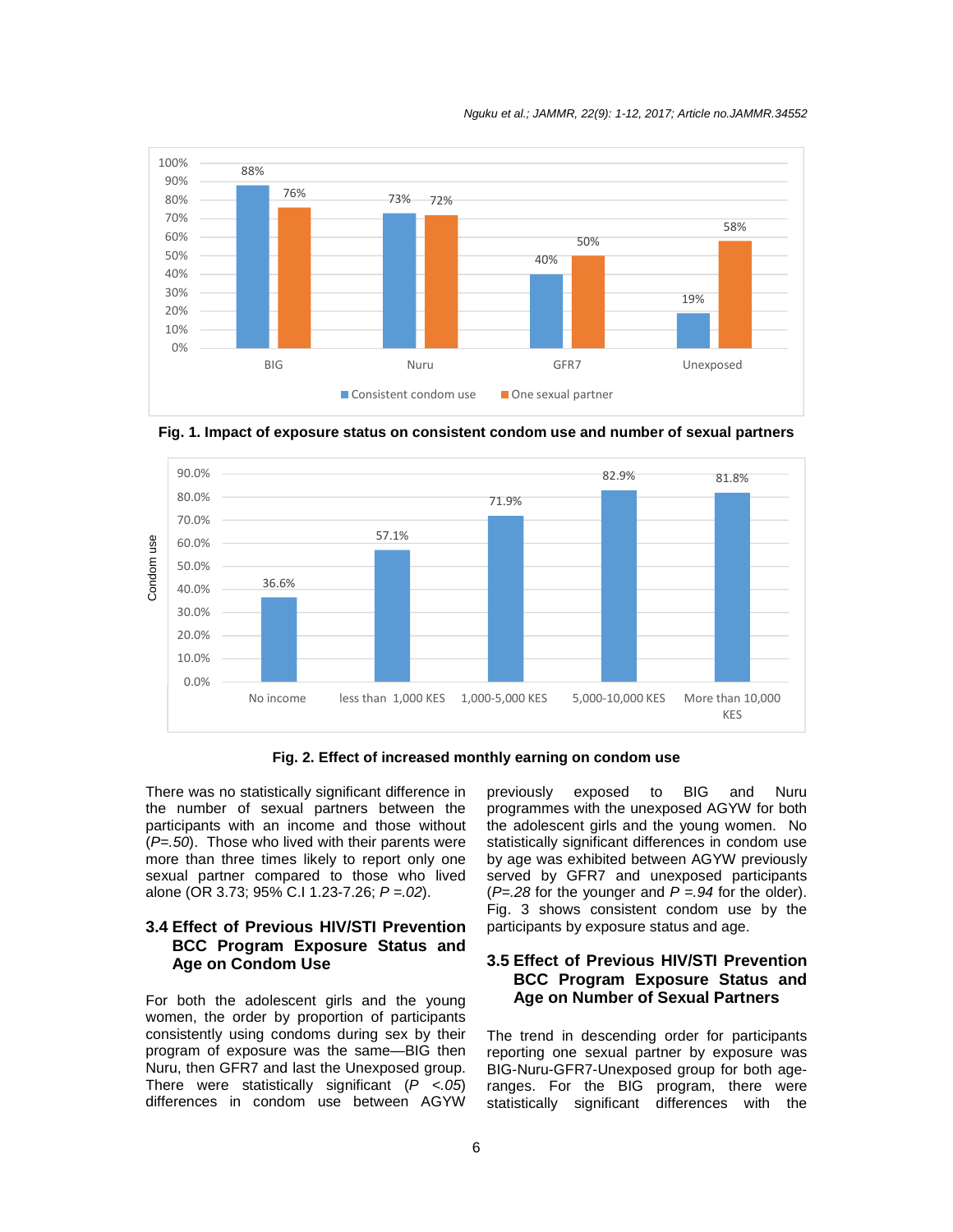unexposed group for both the 15-19-year-old adolescent girls (A.O.R 4.21, 95% C.1 1.60- 11.03,  $P = .004$ ) age ranges; and the 20-24-yearold young women (A.O.R 4.84, 95% C.I 1.82- 12.89,  $P = 0.002$ ) with the unexposed group. For the Nuru program, statistically significant difference was observed between the older women and the unexposed group (A.O.R 2.87, 95% C.I 1.09-7.53,  $P=.03$ ). Participants 95% C.I 1.09-7.53, P=.03). Participants previously exposed to the GFR7 program were not statistically different from the unexposed AGYW for both age ranges  $(P=.40$  for the younger and  $P = .55$  for the older).

# **3.6 Correlation Coefficients between Select Pairs of Independent and Dependent Variables**

The Pearson's correlation coefficients between pairs of independent variables including: age, marital status, level of education, having an income, and exposure to an HIV/STI BCC program with dependent variables including: knowledge about HIV, testing in the last 6 months, power in sexual relationships, and consistent condom use were determined. Age was positively and significantly correlated with knowledge about HIV prevention  $(r= 0.10, P=.04)$  and negatively and significantly  $(r=-0.10, P=.04)$  correlated with condom use. Marital status did not show any statistically significant correlation with any of the considered outcome variables. Level of education showed significant positive correlations with knowledge about HIV (r=0.12;  $P = 0.02$ ) and with condom use  $(r=0.12; P = .02)$ . Having an income was positively and significantly correlated with all the dependent variables as was exposure to an HIV/STI BCC program. Table 2 shows the values of Pearson's correlation coefficients between the pairs of select dependent and independent variables.

# **3.7 Impact of the Exposure status on Sustenance of Protective Behaviours**

One-way ANOVA tests were done for consistent condom use, one sexual partner and testing for HIV in the last 6 months with exposure to BIG, Nuru, GFR7 programmes; and the Unexposed group. Highly significant (at  $P$  <.0001) differences were observed in the behavioural outcomes with the programmes of exposure. The F-values for always using condoms during sex, one sexual partner and testing for HIV in the last 6 months were, 90.03, 8.54 and 48.08, respectively as shown in the Table 3.



#### **Fig. 3. Impact of exposure status and age on consistent condom use. Consistent condom use showed the same descending order: BIG-Nuru-GFR7-Unexposed group with the two ageranges: 15-19 years and 20-24 years**

\*\* Results showing statistically significant difference between the program of exposure and unexposed participants at P <.0001

\* Results showing statistically significant difference between the program of exposure and unexposed participants at P <.05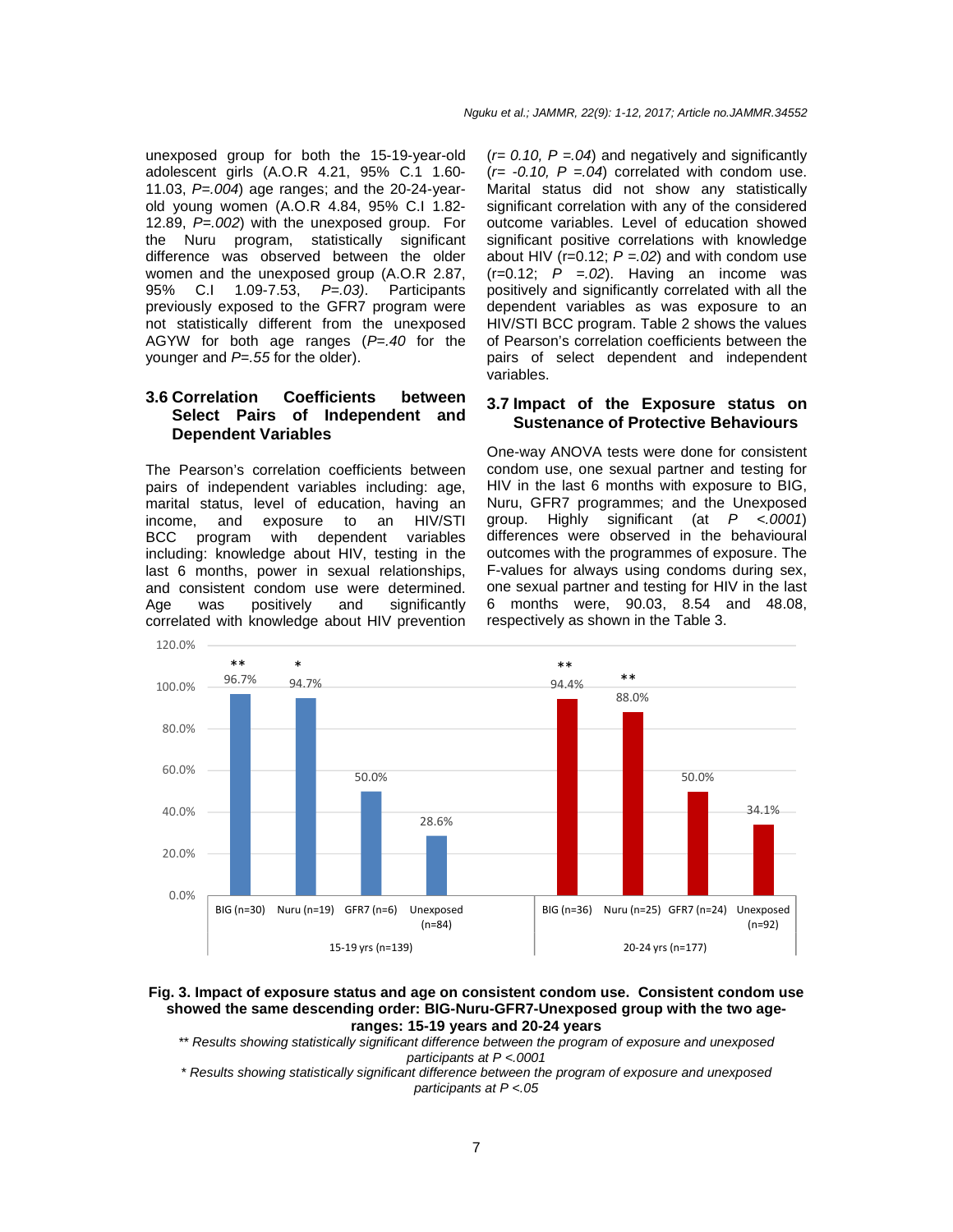|                        |         | Knowledge<br>about HIV<br>prevention | <b>Testing for</b><br>HIV in the<br>last 6 months                                                                                         | Power in<br>sexual<br>relationships | <b>Consistent</b><br>Condom<br><b>Use</b> |
|------------------------|---------|--------------------------------------|-------------------------------------------------------------------------------------------------------------------------------------------|-------------------------------------|-------------------------------------------|
| 1. Age range           |         | 0.10                                 | 0.01                                                                                                                                      | 0.07                                | $-0.1$                                    |
|                        | p-value | $.04*$                               | .86                                                                                                                                       | .18                                 | $.04*$                                    |
| 2. Marital Status      |         | 0.02                                 | $-0.08$                                                                                                                                   | 0.07                                | 0.02                                      |
|                        | p-value | .67                                  | .18                                                                                                                                       | .17                                 | .57                                       |
| 3. Level of Education  |         | 0.12                                 | $-0.05$                                                                                                                                   | 0.07                                | 0.14                                      |
|                        | p-value | $.02*$                               | .31                                                                                                                                       | .14                                 | $.03*$                                    |
| 4. Having an income    |         | 0.34                                 | 0.21                                                                                                                                      | 0.20                                | 0.34                                      |
|                        | p-value | $>0.0001**$                          | $>0.0001**$                                                                                                                               | $.04*$                              | $>0.0001**$                               |
| Exposure to an HIV/STI | r       | 0.06                                 | 0.11                                                                                                                                      | 0.15                                | 0.41                                      |
| <b>BCC</b> program     | p-value | $>0.0001**$                          | $.03*$<br>$*{\mathcal{O}}$ arralation aigmificent at ${\mathsf{D}}$ . OF, $*{\mathcal{O}}$ arralation aigmificent at ${\mathsf{D}}$ . OO1 | $.03*$                              | $>0.0001**$                               |

| Table 2. Pearson's correlation coefficients between pairs of select variables |  |
|-------------------------------------------------------------------------------|--|
|-------------------------------------------------------------------------------|--|

\*Correlation significant at P <.05; \*\*Correlation significant at P <.001

| Table 3. Results for One-way ANOVA tests for behavioural outcomes with exposure status |  |  |  |  |  |  |  |  |  |  |
|----------------------------------------------------------------------------------------|--|--|--|--|--|--|--|--|--|--|
|----------------------------------------------------------------------------------------|--|--|--|--|--|--|--|--|--|--|

| Select outcome behaviour variables         | <b>F-values</b>          | Sig. (p-values) |               |
|--------------------------------------------|--------------------------|-----------------|---------------|
| Always use condoms                         | <b>Between Groups</b>    | 90.03           | $P < 0.001**$ |
| I have only one sexual partner             | <b>Between Groups</b>    | 8.54            | $P < 0.001**$ |
| Did you test for HIV in the last 6 months? | Between Groups           | 48.08           | $P < 0.001**$ |
|                                            | **Significant at P < 001 |                 |               |

# **4. DISCUSSION**

We observed statistically significant differences between the programmes of exposure and the unexposed group with respect to reported consistent condom use and one sexual partner. For both behavioural outcomes, the descending order was BIG programme with the highest proportion, then Nuru programme followed by the GFR7 programme and the Unexposed group coming last. The results confirm the association between sustenance of protective behaviours with the prevention program model to which the women had been previously exposed. The evidence from the results of this study support the inference that the behavioural outcomes were different among the different program models and the unexposed group because of the composition of interventions in the program models. The greater impact of integrating the four aspects: peer-led BCC approach, EBIs, gender and economic empowerment into HIV/STI prevention program for slum-dwelling young women as was designed into the BIG program is evident in this study. Participants who had been previously served by the BIG programme had the highest proportion of AGYW who reported consistently using condoms and one sexual partner even after controlling for age as shown in Fig. 3. These differences can be attributed to the fact that the BIG programme

had included economic empowerment and gender aspects which Nuru programme did not; and GFR7 programme had only used a peer-led approach. This is consistent with the finding of a number of previous studies [16,21-22] who have advocated for combination of prevention interventions to produce substantial reductions in HIV transmission between individuals or in entire communities. The results in this study underscore the importance of identifying the proper combination of interventions that are likely to impact AGYW in slum settings in reduction of risk of HIV exposure, acquisition and transmission.

In the current study, no association between sustenance of protective behaviours with the age and marital status for the participants who had been previously exposed to an HIV/STI BCC program was evidenced. However, it would be important to note that 34.7% of the married participants reported more than one sexual partner. This suggests a need for program design strategies that focus on promoting condom use by married and cohabiting population as well as emphasis of male engagement in HIV/STI prevention programmes for young women. This is consistent with the findings by Cleland et al. [23] who posited that condom promotion has only been a success for single women and that barriers to condom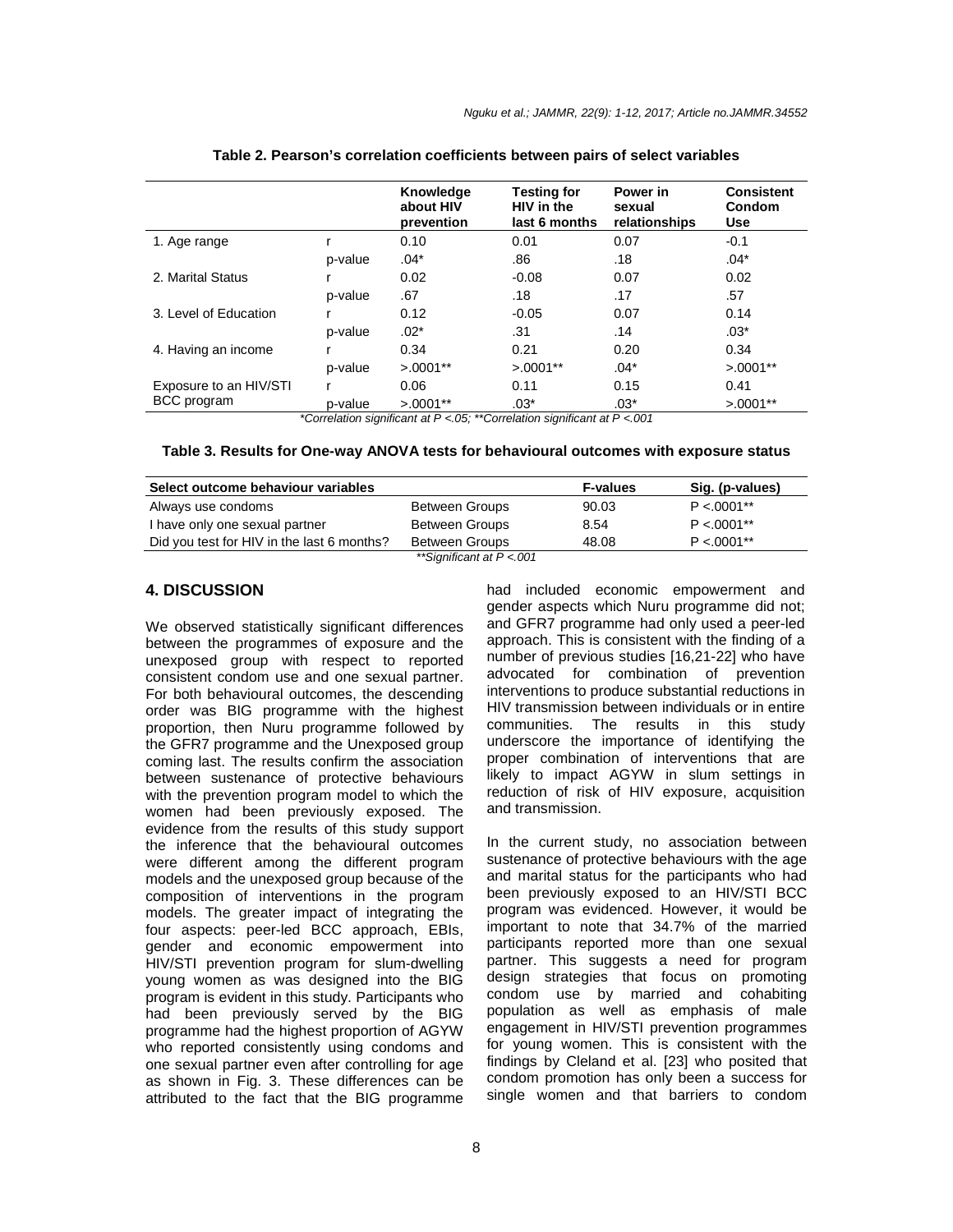adoption by married couples may not be as severe as is often assumed. Other contributory factors such as the ability for females to negotiate condom use in situations where economic capacity influence condom use negotiation is an essential consideration. This is evident from the findings in this study that the higher that an AGYW earns, the more likely she is to consistently use condoms during sex; and that having an income is associated with sustaining consistent condom use by the AGYW. In this study, we also found out that having an income was positively and significantly correlated with power in sexual relationships.

Condom use and one sexual partner by previously exposed AGYW who had higher level of education was significantly higher than for those with lower level of education. Having a higher level of education is a predictor for sustaining protective behaviours as has been documented by Hargreaves et al. [24] who suggest that programmers should encourage and facilitate school attendance for young people in order to reduce HIV transmission in such vulnerable groups.

This data highlights that condom use increased with increased level of income, irrespective of the programmes from which the participants had benefited. This suggests that income is a predictor for condom use among sexually active slum-dwelling girls. Lack of economic power to negotiate for safe sex has been cited as a challenge for adolescent girls and young women [25-27]. Madise et.al. [5] recommend creating livelihood opportunities for young women in urban slums to induce a strong motivation to preserve their health and reduce reliance on sex work and risky behaviours thus reducing sexual risks.

The findings in this study show that sustained protective behaviours are not associated with who the participant live with except for living with parents or guardians which was associated with one sexual partner. This observation is similar to that of Di Clemente et al. [28] who posited that parental monitoring reduces HIV risky behaviours by adolescents.

These findings are based on self-reported sexual behaviour which has been shown to be biased in some settings caused by under-reporting of risky sex by participants due to social desirability [29]. This limitation was mitigated by training the enumerators to reduce bias by using nonjudgmental approaches. Other authors have

observed that nearly all studies on sexual risk behaviour have been based on self-reported data [30]. Serwadda D et al. [31] had found significant associations between self -reported sexual behaviour and risk of HIV infection suggesting that biases introduced by use of self-reported data may not mask key associations.

# **5. CONCLUSION AND RECOMMENDA-TIONS**

The study findings provide a strong argument for including gender, EBIs and economic empowerment aspects into HIV/STI BCC programmes for slum-dwelling adolescent girls and young women. This is evidenced by the significant differences observed between the three program models and the Unexposed group in sustaining protective behaviours. The observed trend that the higher one earns in a month the more likely she would be to<br>consistently use condoms during sex consistently use condoms during sex emphasizes the need to incorporate economic empowerment aspects into HIV/STI prevention programmes for slum-dwelling young women. The age and marital status of the participants did not appear to be associated with sustenance of protective behaviours. The need for researchers and BCC program developers to focus on promoting condom use by the married population has been underscored by the findings in this study. Similarly, the importance of male engagement in HIV/STI BCC programmes for young women to ease the introduction of condom use in marriage settings is emphasized.

Since living with parents or guardians appeared to have a positive impact in having only one sexual partner, we recommend encouraging slum-dwelling adolescent to live with their parents or guardians and a positive parenting aspect be included in the programming for slumdwelling adolescent girls. Having at least secondary school level of education was found to be a predictor of sustenance of consistent condom use and fidelity to one sexual partner. Providing an opportunity for the eligible and willing AGYW to return to school is supported by the evidence from the findings in this study.

#### **CONSENT**

As per international standard or university standard, patient's written consent has been collected and preserved by the authors.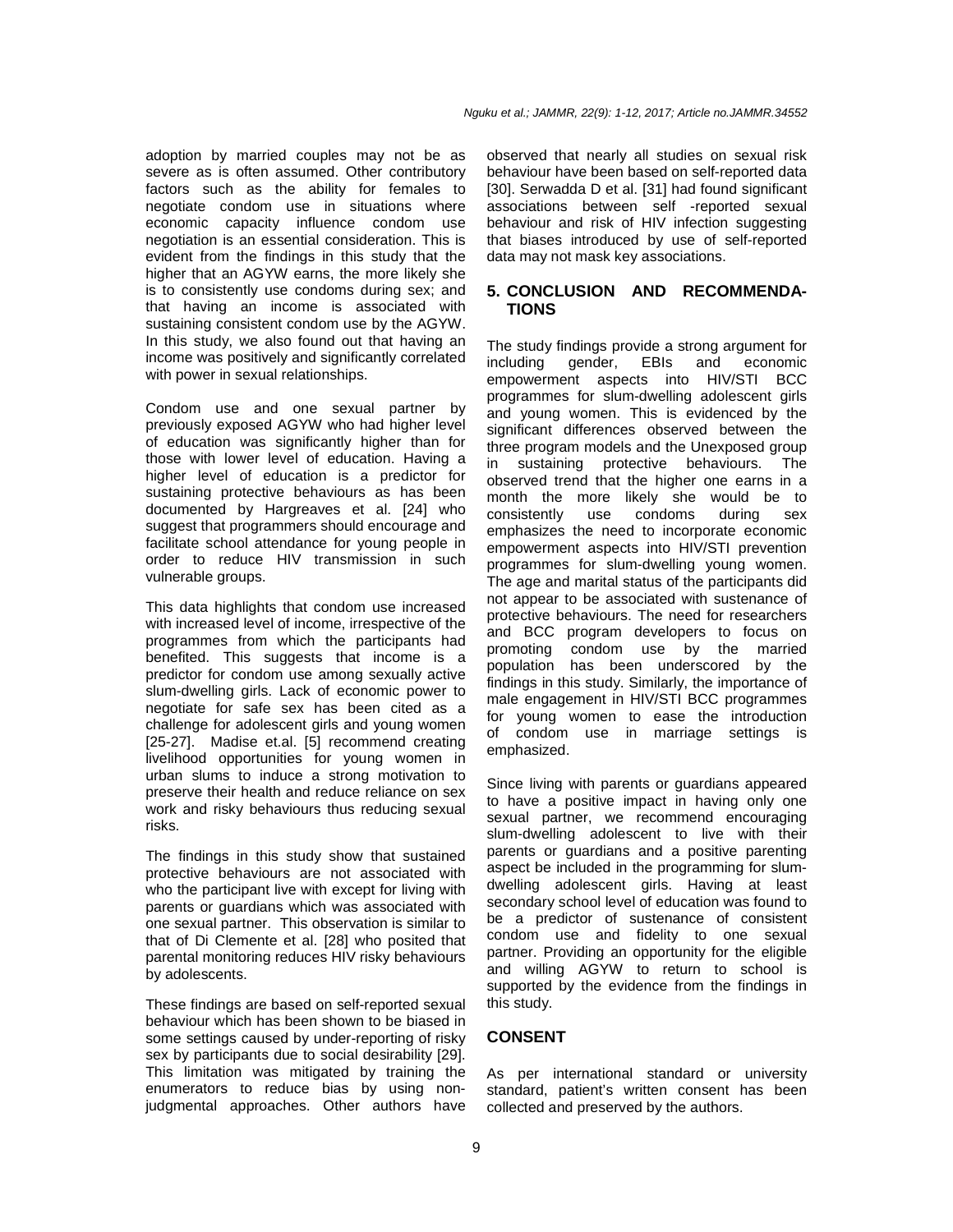#### **ETHICAL APPROVAL**

As per international standard or university standard, written approval of Ethics committee has been collected and preserved by the authors.

#### **ACKNOWLEDGEMENTS**

The authors thank HOPE worldwide Kenya Bold Idea for Girls program staff for their dedicated effort; the Grand Challenges Canada for providing the funding for this research project (grant number S5-0422-01); and the the participants for their time and effort.

#### **COMPETING INTERESTS**

Authors have declared that no competing interests exist.

#### **REFERENCES**

- 1. Joint United Nations Programme on HIV/AIDS. Global report: UNAIDS report on the global AIDS epidemic 2016. UNAIDS; 2016. Available:http://www.unaids.org/en/resourc es/documents/2016/Global-AIDS-update-2016 (Assessed  $9<sup>th</sup>$  June 2017)
- 2. Idele P, Gillespie A, Porth T, Suzuki C, Mahy M, Kasedde S, Luo C. Epidemiology of HIV and AIDS among adolescents: Current status, inequities and data gaps. JAIDS Journal of Acquired Immune Deficiency Syndromes. 2014;66:S144- S153.
- 3. Kharsany AB, Karim QA. HIV infection and AIDS in Sub-Saharan Africa: Current status, challenges and opportunities. The Open AIDS Journal. 2016;10:34. DOI: 10.2174/1874613601610010034
- 4. Rice J, Julie S. The concentration of disadvantage and the rise of an urban penalty: urban slum prevalence and the social production of health inequalities in the developing countries. International Journal of Health Services. 2009;39(4). 749-770.
- 5. Madise NJ, Ziraba AK, Inungu J, Khamadi SA, Ezeh A, Zulu EM, Kebaso J, Okoth V, Mwau M. Are slum dwellers at heightened risk of HIV infection than other urban residents? Evidence from population-

based HIV prevalence surveys in Kenya. Health & Place. 2012;18(5):1144-52. Available:https://doi.org/10.1016/j.healthpla ce.2012.04.003 (Assessed  $9<sup>th</sup>$  June 2017)

- 6. National AIDS Control Council. Kenya AIDS Response Progress Report. Kenya Government Press. 2016;xiv. Available:http://nacc.or.ke/wpcontent/uploads/2016/11/Kenya-AIDS-Progress-Report\_web.pdf  $(Accessed: 9<sup>th</sup> June, 2017)$
- 7. Nabukalu D, Klipstein-Grobusch K, Herbst K, Newell ML. Mortality in women of reproductive age in rural South Africa. Global Health Action. 2013;6:4-8. Available:http://dx.doi.org/10.3402/gha.v6i 0.22834  $\overline{(Accessed: 9<sup>th</sup> June, 2017)}$
- 8. Kenya AIDS Indicator Survey Team. National AIDS and STI Control Programme, Ministry of Health Kenya. 2012;27-36. Available: https://www.msh.org/blog-

```
tags/kenya-aids-indicator-survey
(Accessed: 10<sup>th</sup> June 2017)
```
- 9. Kabiru CW, Beguy D, Crichton J, Zulu EM. HIV/AIDS among youth in urban informal (slum) settlements in Kenya: What are the correlates of and motivations for HIV testing? BMC Public Health. 2011;685:1. DOI: 10.1186/1471-2458-11-685
- 10. National AIDS Control Council. Kenya AIDS Strategic Framework.Kenya Government Press. 2015;8-10. Available:http://nacc.or.ke/wpcontent/uploads/2015/09/KASF\_Final.pdf  $(Accessed: 12<sup>th</sup> June, 2017)$
- 11. Dellar RC, Dlamini S, Karim QA. Adolescent girls and young women: Key populations for HIV epidemic control. Journal of International AIDS Society. 2015;18:64-70. Available:http://dx.doi.10.7448/IAS.18.2.19 433-JIAS-18-20076.pdf  $(Accessed: 12<sup>th</sup> June, 2017)$
- 12. Kenya Demographic Health Survey Team. KDHS 2014. Government Printer. 2015;255. Available:https://dhsprogram.com/pubs/pdf /fr308/fr308.pdf (Accessed: 9 June, 2017)
- 13. Wingood GM, Di Clemente RJ. Application of the theory of gender and power to examine HIV-related exposures, risk factors and effective interventions for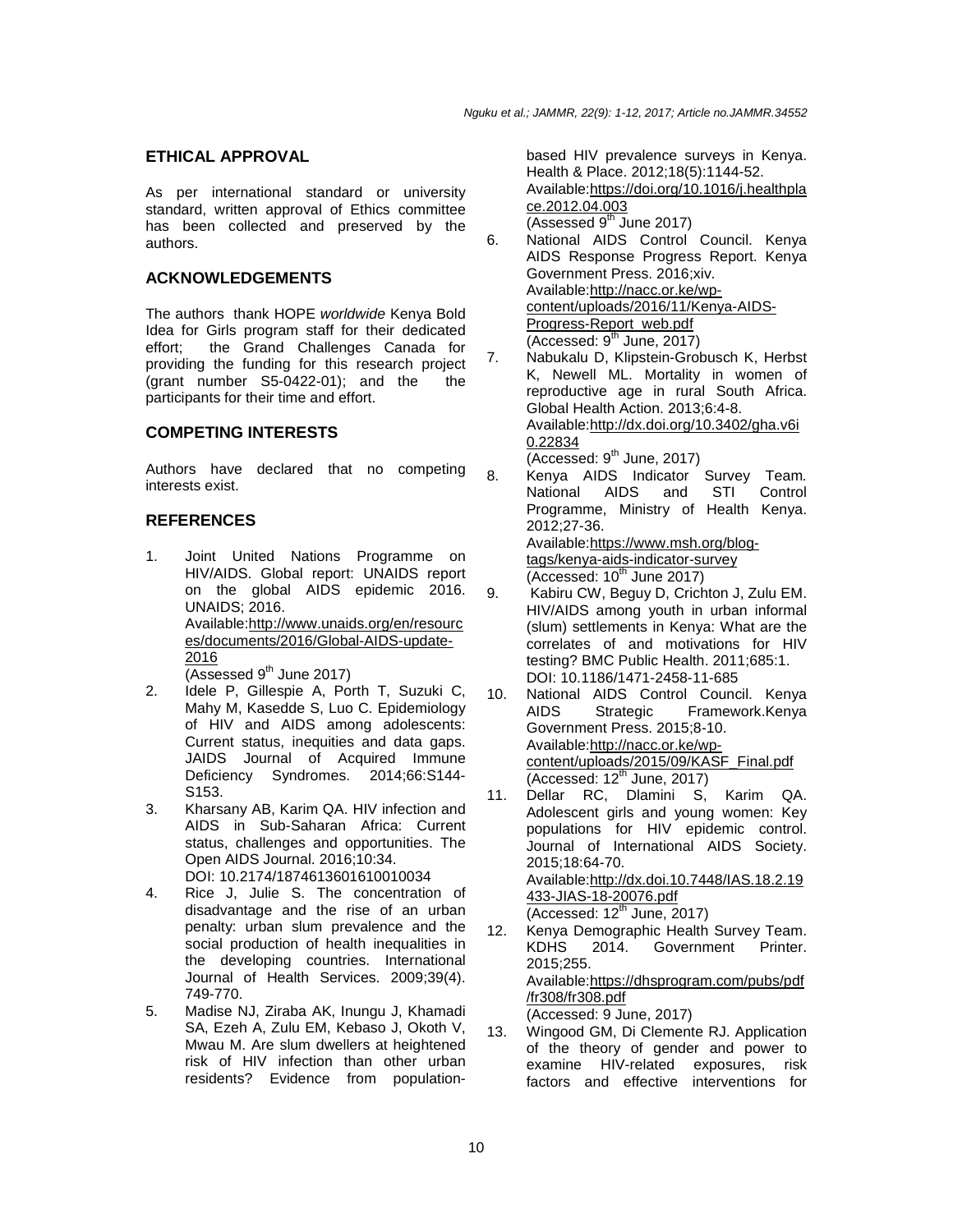women. Health Education Behaviour. 2000;27:539-65.

- 14. Scheirer M. Is sustainability possible? A review and commentary on empirical studies of program sustainability. American Journal of Evaluation. 2005;26(3):320-327. DOI: 10.1177/1098214005278752
- 15. Kurth AE, Celum C, Baeten JM, Vermund SH, Wasserheit JN. Combination HIV prevention: Significance, challenges, and opportunities. Current HIV/AIDS Reports. 2011;8(1):62-72.

DOI: 10.1007/s11904-010-0063-3

- 16. Harris N, Sandor M. Defining sustainable practice in community-based health promotion: A Delphi study of practitioner perspectives. Health Promotion Journal of Australia. 2013;1:53-60.
- 17. Kasiulevičius V, Šapoka V, Filipavičiūtė R. Sample size calculation in epidemiological studies. Gerontologija. 2006;7(4):225-31. Available:https://www.researchgate.net/pro file/Vytautas\_Kasiulevicius2/publication/25 4847492\_Sample\_size\_calculation\_in\_epi demiological\_studies/links/552d401e0cf2e 089a3ad5020.pdf

 $(Accessed: 22<sup>nd</sup> June, 2017)$ 

- 18. Baldwin AS, Rothman AJ, Hertel AW, Linde JA, Jeffery RW, Finch EA, Lando HA. Specifying the determinants of the initiation and maintenance of behaviour change: an examination of self-efficacy, satisfaction, and smoking cessation. Health Psychology. 2006;25(5):626. DOI: 10.1037/0278-6133.25.5.626
- 19. Berkowitz R, April Y, Lucia KM, Penina MM, Vincent MM, Michael SM. Mukuru on the move. 2015. Available:http://ihpemory.org/wpcontent/uploads/2015/05/MOTM-Report-2015\_FINAL.pdf) (Accessed:  $22<sup>nd</sup>$  June 2017)
- 20. Norusis M. SPSS 16.0 statistical procedures companion. Prentice Hall Press; 2008.
- 21. Hankins CA, de Zalduondo BO. Combination prevention: A deeper understanding of effective HIV prevention. AIDS. 2010;24(P):S70-S80. Available:https://pure.uva.nl/ws/files/17888 39/133791\_07.pdf  $(Accessed: 24<sup>th</sup> June 2017)$
- 22. Coates TJ, Richter L, Caceres C. Behavioural strategies to reduce HIV transmission: How to make them work

better. The Lancet. 2008;372(9639):669- 84.

DOI: 10.1016/S0140-6736(08)60886-7

23. Cleland J, Ali MM, Shah I. Trends in protective behaviour among single vs. married young women in sub-Saharan Africa: the big picture. Reproductive Health Matters. 2006;14(28):17-22.

Available:https://doi.org/10.1016/S0968- 8080(06)28250-8

24. Hargreaves JR, Bonell CP, Boler T, Boccia D, Birdthistle I, Fletcher A, Pronyk PM, Glynn JR. Systematic review exploring time trends in the association between educational attainment and risk of HIV infection in sub-Saharan Africa. AIDS. 2008;22(3):403-14.

> Available:https://www.ncbi.nlm.nih.gov/pub med/18195567

(Accessed:  $22<sup>nd</sup>$  June 2017)

- 25. Jewkes R, Dunkle K, Nduna M, Shai NJ. Transactional sex and HIV incidence in a cohort of young women in the stepping stones trial. Journal of AIDS and Clinical Research. 2012;3(5).
- 26. UNICEF. Opportunity in crisis: preventing HIV from early adolescence to young adulthood. UNICEF; 2011.

Available:https://www.unicef.org/publicatio ns/index\_58708.html

(Accessed: 22nd June, 2017)

27. Seeley J, Watts CH, Kippax S, Russell S, Heise L, Whiteside A. Addressing the structural drivers of HIV: A luxury or necessity for programmes? Journal of the International AIDS Society. 2012;15(Suppl 1).

DOI: 10.7448/IAS.15.3.17397

- 28. Di Clemente RJ, Wingwood GM, Crosby R, Sionean C, Cobb BK, Harrington K. Parental monitoring: Association with adolescents' risk<br>behaviours. Paediatrics. 2001:107(6):  $2001;107(6):$ 1363-1368.
- 29. Schroder KE, Carey MP, Vanable PA. Methodological challenges in research on sexual risk behavior: I. Item content, scaling, and data analytical options. Annals of Behavioral Medicine. 2003; 26(2):76-103.

PMCID: PMC2452993; NIHMSID: NIHMS52211

30. Crepaz N, Hart TA, Marks G. Highly active antiretroviral therapy and sexual risk